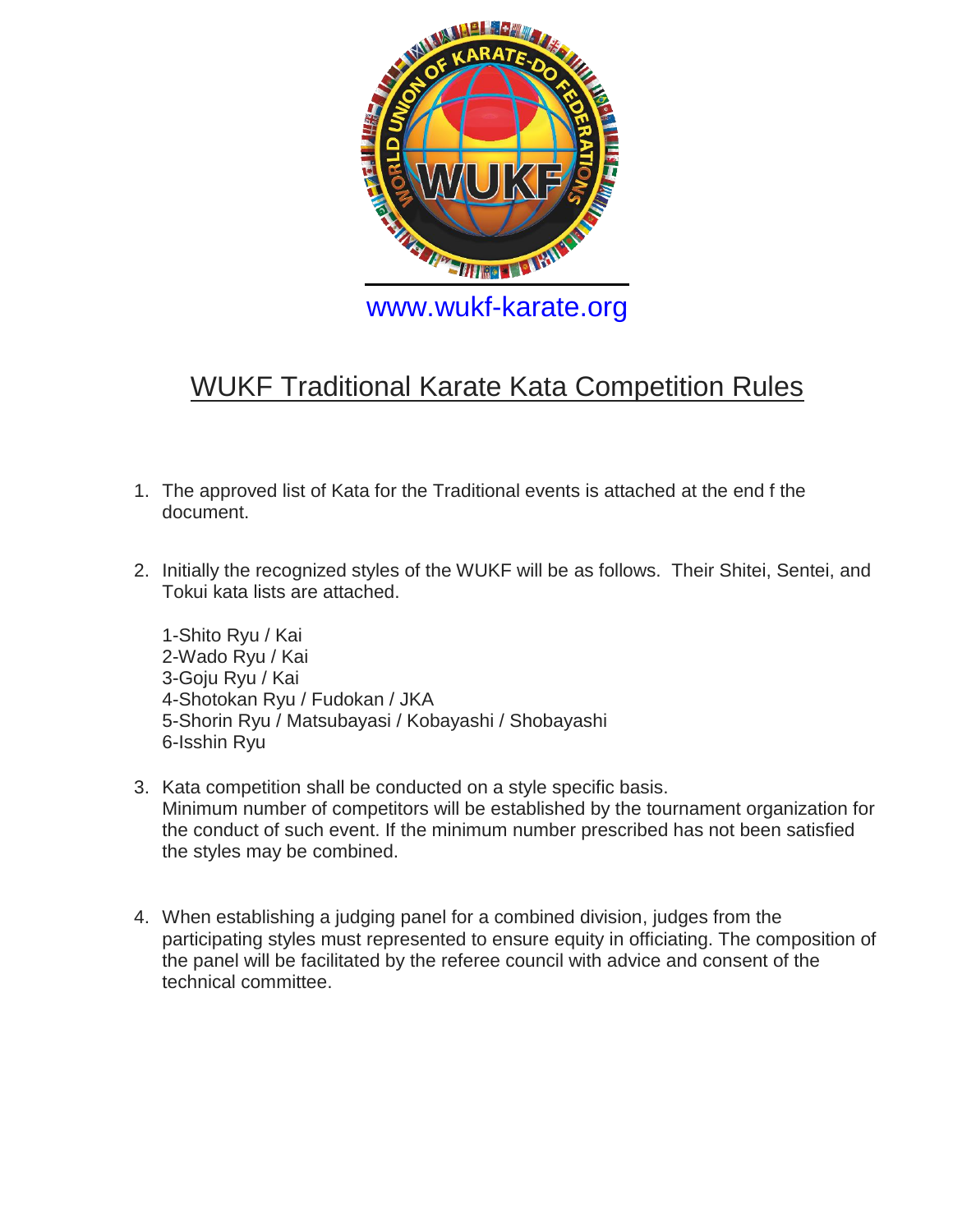5. Competition will be comprised of three rounds.

a) The first round will be for selection of top sixteen athletes. Kata performance in first round shall be limited to approved Shitei list of that style. Performance of kata will be judged by flag system with both athletes performing the same kata simultaneously. The kata to be performed shall be selected by random draw by chief referee per pair of athletes.

b) The second round will be for selection of top eight athletes. Kata performance in second round shall be limited to approved Sentei list of that style. Performance of kata will be judged by flag system with both athletes performing the same kata simultaneously. The kata to be performed shall be selected by random draw by chief referee per pair of athletes.

c) The third round will determine the winner for the style. Kata performance in third round shall be from the approved Tokui list of that style. Performance of kata will be judged by numerical system as prescribed within the WUKF/Traditional rules for competition.

d) This method of selection will be utilized for all recognized traditional styles.

6. The winner of each style shall compete in a finals Kata competition for grand champion. This final round will determine the winner for the Grand Champion of the WUKF/Traditional discipline.

a) Kata performance in grand champion round shall be from the approved Tokui list of that style. Performance of kata will be judged by numerical system as prescribed within the WUKF/Traditional rules for competition.

b) To ensure equity, the judging panel will be composed of one member per style. As there are currently six recognized styles, the seventh member of the panel shall be selected from the Ryu with highest number of participants in the style specific rounds. This seventh selection shall serve as chief judge for the grand champion Kata competition.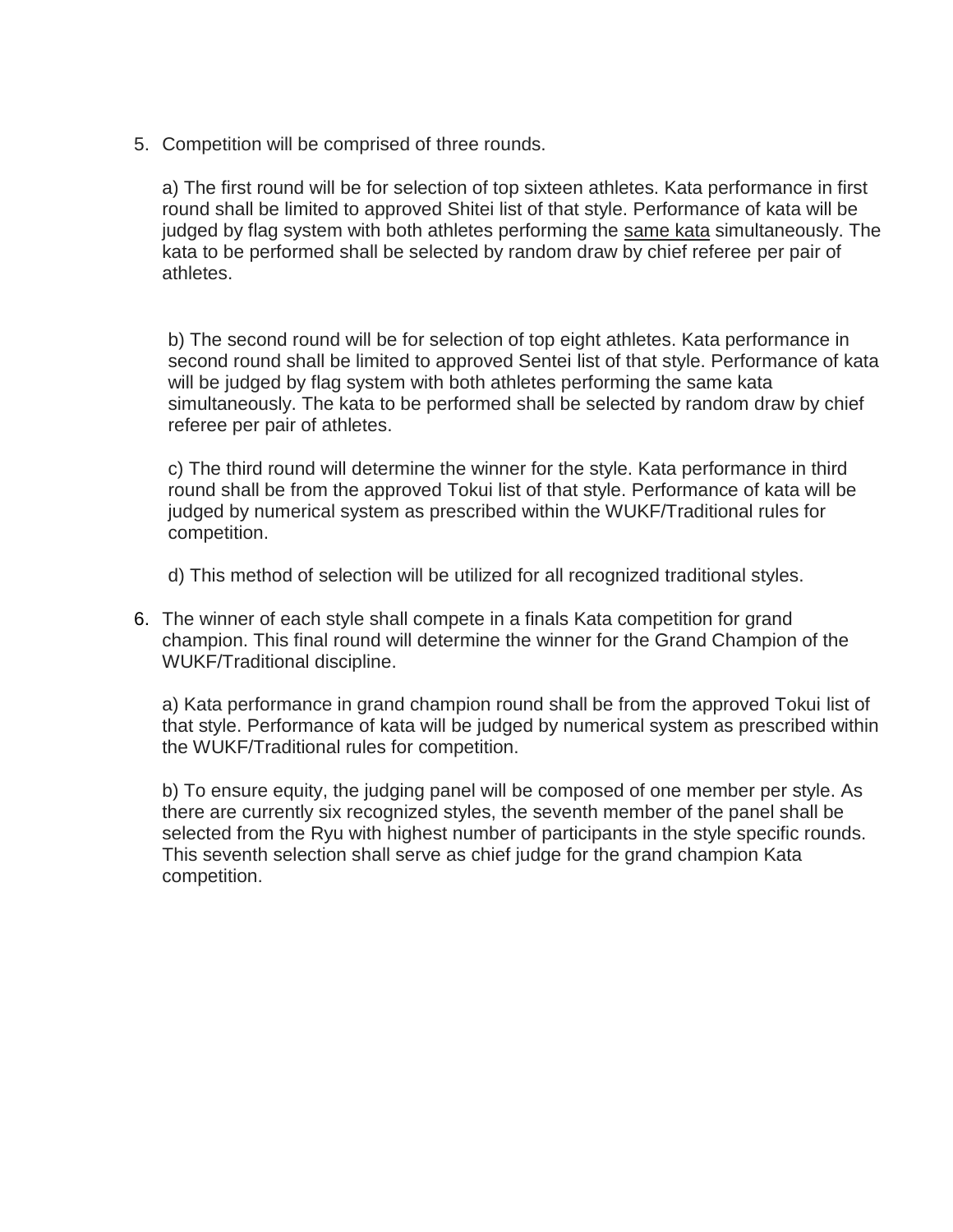### **Kata team (synchronized) competition**

Synchronized Kata Competition demonstrates Traditional Karate Kata through team presentations. The Synchronized Team category of WUKF demonstrates both Kata principles and its application (Bun-kai).

#### *General Considerations*

Teams shall be comprised of three members.

In Team Kata, all three team members must start and end the Kata facing in the same direction and towards the Chief Judge.

They shall start and finish in a triangular formation.

All three members shall perform the same kata.

The performance must be synchronized.

Team Kata uses the individual scoring system with the winner being the contestant (team) with the highest total score.

#### *Competition area*

Same as individual WUKF Kata requirements.

#### *Selection and Registration of the Kata*

Selection of kata shall be from individual WUKF Kata list. Each team must register their selection with the jury table for each round.

#### *Competition*

Competition shall consist of two rounds.

- Elimination round
- Finals round

#### *Eliminations round*

Elimination round shall determine top four teams.

Elimination round shall be only synchronized kata.

#### *Finals round*

Finals round shall determine the winning team.

Finals round shall include Bunkai demonstration as well as synchronized kata.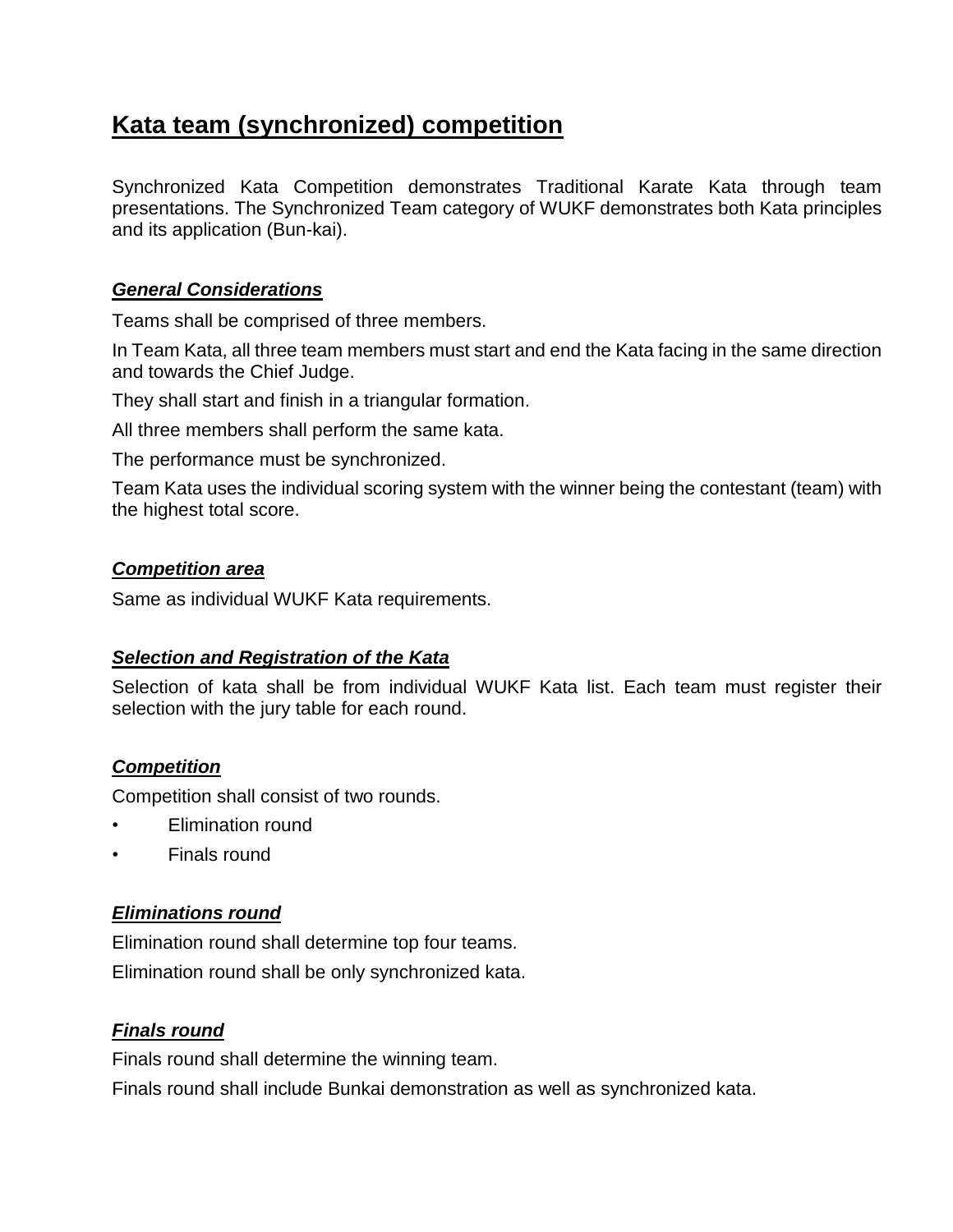#### *Scoring*

Synchronized team kata shall be scored taking into consideration all individual WUKF Kata technical requirements.

In addition to these technical requirements as prescribed within WUKF kata rules, the following shall be a consideration in evaluating synchronized performance.

- Choreography and artistic delivery.
- Demonstration of principles and techniques of Karate-Do.
- Degree of realism.
- Smoothness of transition

#### *Penalty Points*

Penalty Points shall be deducted in the following instances:

- Hesitation
- Loss of balance
- Loss of synchronization (applies only to Synchronized Kata)
- Error of application (applies only to Synchronized Kata Application Bun-Kai)
- Unrealistic technique (applies only to Synchronized Kata Application).
- Han-soku (Foul)

A Han-soku shall be declared against a competitor in the following cases:

*(The term "competitor" shall also refer to the entire team or individual members of a Synchronized Kata team.)*

- a) When the Kata performed differs from the Kata registered by the competitors.
- b) In case of mixing up techniques during Synchronized Kata. Application using different techniques in application that differs from original Kata techniques;
- c) When there is a delay or lapse of movement of five seconds or longer during the performance of the Kata;
- d) When the competitor speaks during the performance of the Kata;
- e) When the competitor receives prompting or coaching from anyone in the competition area during the performance of the Kata.
- f) When during the Synchronized Kata performance, the competitors count or use sounds to keep cadence (except beginning, ending announcements or "Kiai");
- g) When during the performance of the Kata, the competitor's garments are removed or become disheveled so as to inhibit free movement or to distract attention;
- h) When the competitor intentionally ignores the Shu-shin's instructions;
- i) When the competitor's conduct or demeanor is unruly, impolite, or generally not consistent with the normally accepted behavior expected in the competition area;
- j) In case of very bad etiquette or attitude;
- k) When the competitor seriously violates any of the Competition Rules.
- l) A violation committed by any single team member shall apply against the entire team.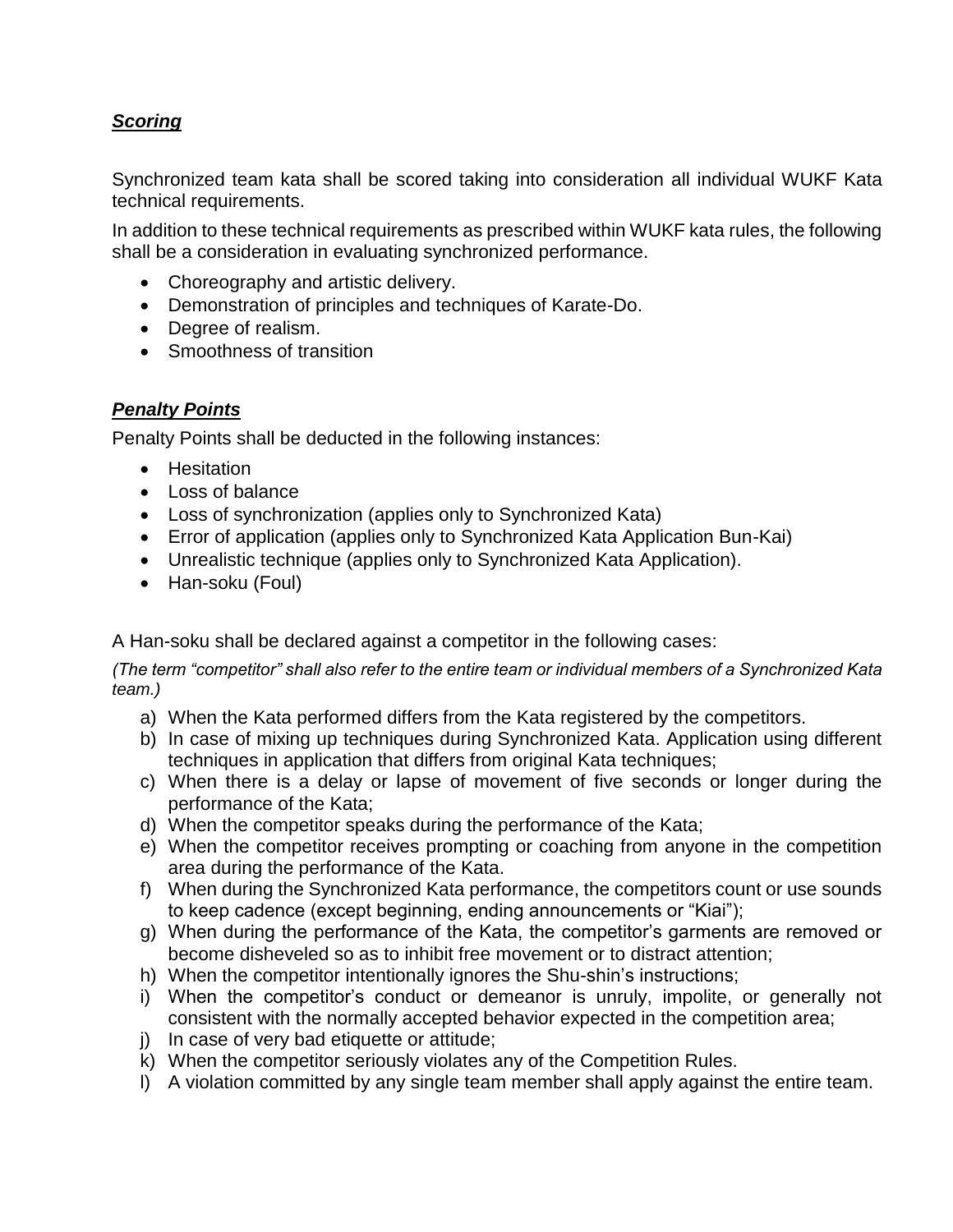#### *Competition Wear*

Same as individual WUKF requirements.

#### *Eliminations and Finals*

The scores from the elimination rounds shall determine the top four teams that shall compete in the finals round.

The top four teams having the highest scores shall compete in the final round in the same competition area.

Finals must be conducted from one pool and in the same competition area.

In Finals round, the order of finish shall determine the order in which teams will be called to compete. Finals round will be in reverse order of team placement from the preliminary round. Fourth place from preliminary round being first and conversely First place going last.

In Synchronized Kata, the final score shall be the sum total of the final synchronized kata performance score and Bun-Kai score combined.(Kata and Application).

#### *Breaking Ties*

If during the eliminations round, there are teams having identical or tie scores. The same methodology as prescribed for individual kata will be utilized.

In final match of Synchronized Kata, score is determined by total of Kata and Application. In case of a tie score, team with higher Application score is the winner.

If Application scores are still tied, then winner is determined by adding the low score and if a further tie ensues the high score is added.

If scores are still tied, then winner is determined by adding the low score from synchronized scores and if a further tie ensues the high score is added.

If scores are still tied, then winner is determined by Hantei using flags to designated the winning team.

#### *Demonstration Position*

The competitors may select any position inside the Competition Area as demonstration position for Bun-Kai in Synchronized Kata competition.

#### *Changes in the Team Composition*

The members of each Synchronized Kata team must remain the same throughout the elimination. Members may not be added or dropped from a team. However, the demonstration positions are permitted to change.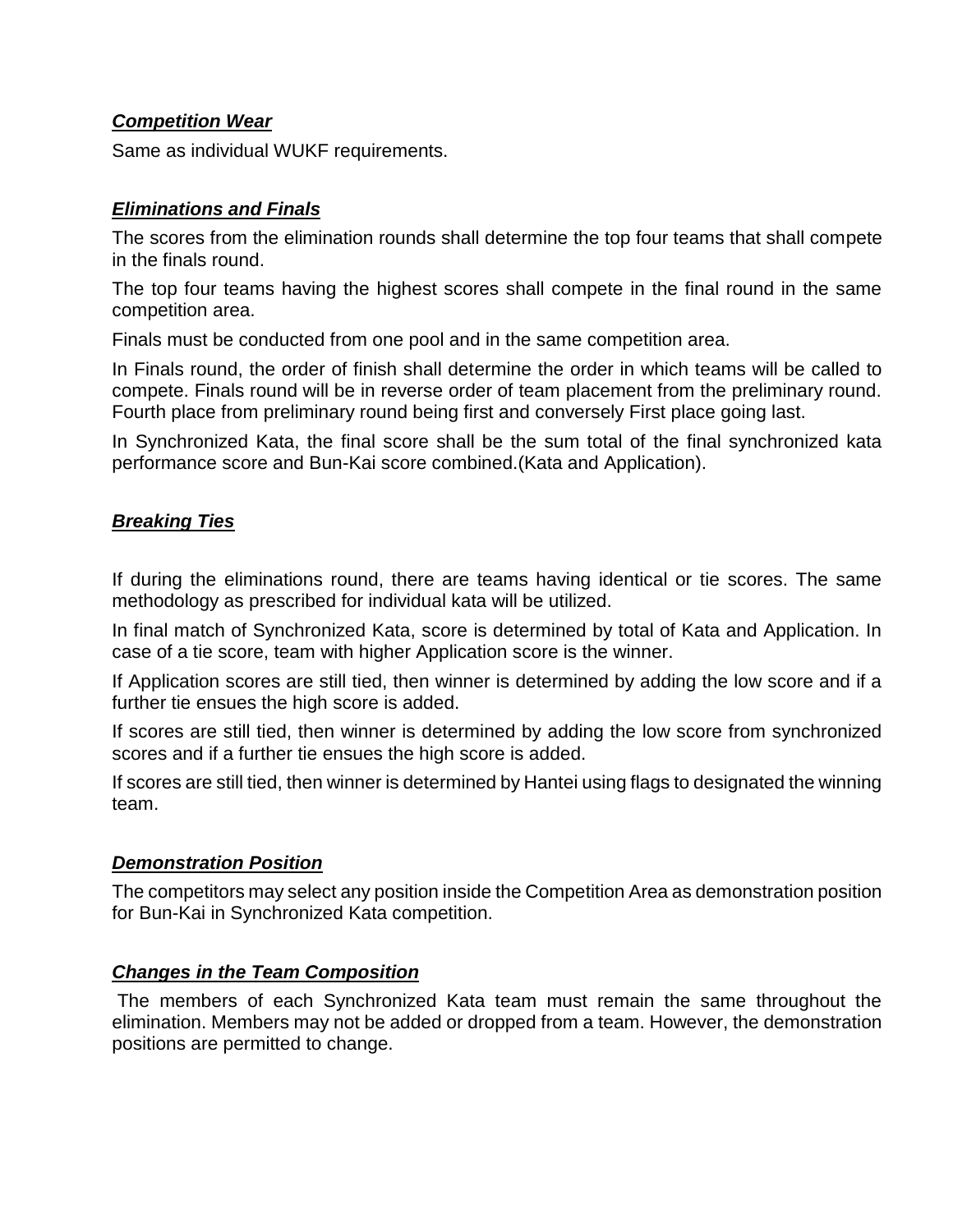#### *Operation of Competition*

The operation of the competition shall be in accordance with the following order:

In the case of a Synchronized Kata, the team shall take a position in any part of the Competition Area.

The team shall then bow to the Shu-shin.

The team captain shall announce the name of the Kata to be demonstrated.

Same protocol as is utilized in individual kata shall be used in synchronized Kata.

In case of finals round of Synchronized Kata. The team must demonstrate the application of the Kata just completed.

This shall commence by the Shu-shin calling "Bun-kai hajime ". (Commencement of the application)

Upon completion the demonstrators the shall return to their starting position and await their scores.

To direct the Court Judges to raise their Scoring Boards, the Shu-shin shall blow his/her whistle.

The Announcer shall read each score aloud starting with the Shu-shin and proceeding clockwise.

To direct the Court Judges to lower their Scoring Boards after the Announcer has read hem correctly, the Shu-shin shall blow one short whistle.

In case of final match of Synchronized Kata, Shu-shin first asks for Court Judges to indicate Kata score via Scoring Board. Then after Announcer reads Scoring Boards, the Shu-shin requests Judges to show Application Score.

Upon receiving their total score, the team shall bow to the Shu-shin, they shall exit the competition area.